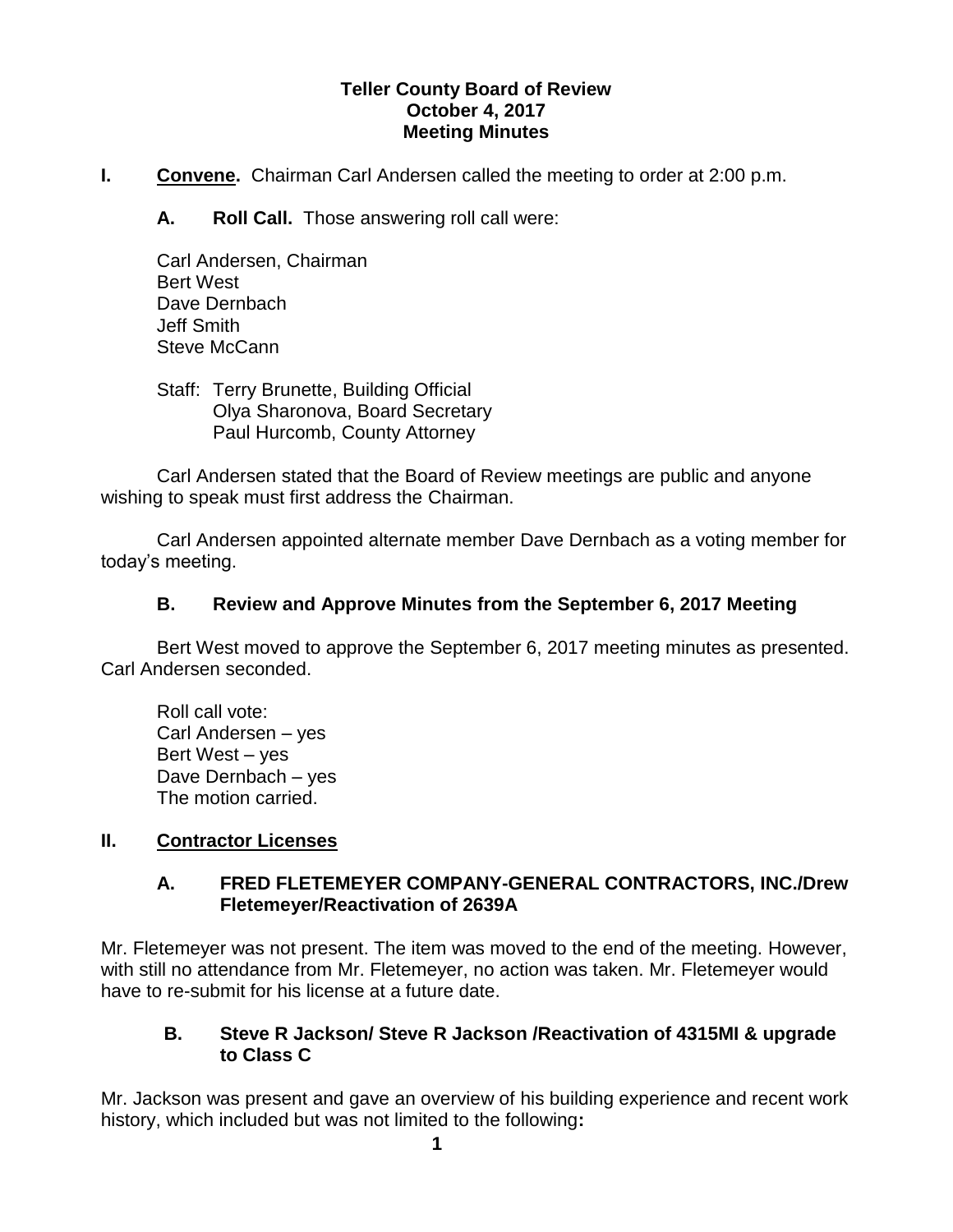- Mr. Jackson has been a general contractor with El Paso County for over 20 years, he carries a Class C license
- Mr. Jackson has an investor to build a few single family units in Colorado Mountain Estates subdivision
- His recent construction history involved building 7 to 8 custom 3,000 sq. ft. homes on crawl spaces with attached garages of 850 sq. ft. per year, he supervised the projects from start to finish

Paul Hurcomb indicated that the corporate records were in order with the Secretary of State.

Mr. Jackson provided the Board with an updated liability insurance certificate.

There was further discussion between the applicant and the Board. The Board reviewed the submitted packet and asked Mr. Jackson clarifying questions.

 Mr. Jackson stated he subcontracts all of the work and only acts as a supervisor on the jobsites, paying extra close attention to use of Simpson ties and location of foundation drainage

Carl Andersen opened this matter up for public comment. No public comment. Close public comment.

Bert West moved to grant Steve R Jackson with Steve R Jackson as the examinee a reactivation of 4315MI & upgrade to a Class C license. Dave Dernbach seconded.

Roll call vote: Carl Andersen – yes Bert West – yes Dave Dernbach – yes The motion carried.

### **C. Johnson & Associates Construction Company/Steven R. Johnson/Upgrade of 4591D to Class C**

Mr. Johnson was present and gave an overview of his building experience and recent work history, which included but was not limited to the following**:**

- Mr. Johnson carries a Class C license in El Paso county since 1981
- Last house built in Teller County was in 1995
- He has no intention of building homes in Teller County, however he builds large garages, and has a project coming up in the Blue Bird Hill area

Paul Hurcomb indicated that the corporate records were in order with the Secretary of State.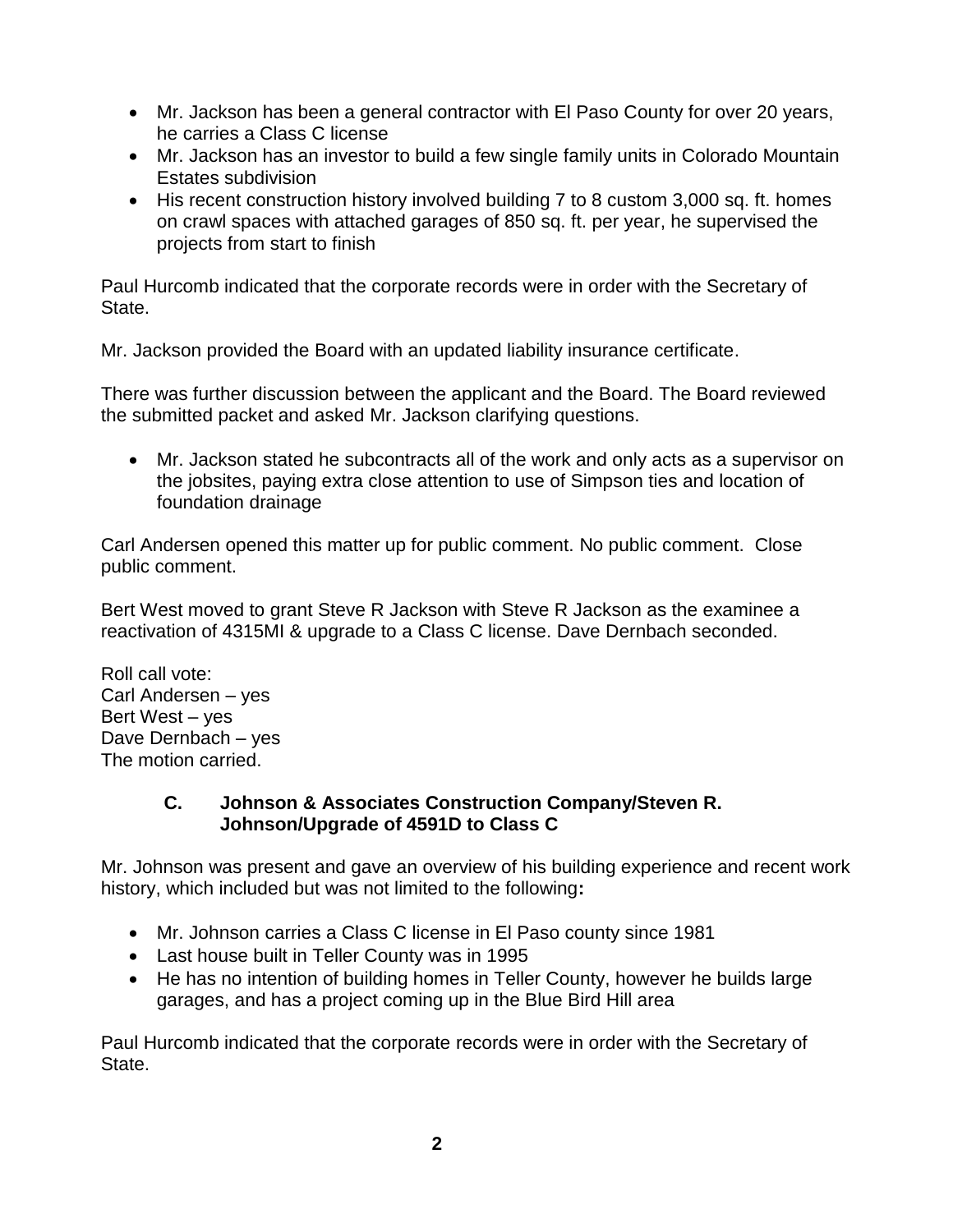Carl Andersen opened this matter up for public comment. No public comment. Close public comment.

There was further discussion between the applicant and the Board. The Board reviewed the submitted packet and asked Mr. Johnson clarifying questions.

 Corrected liability insurance certificate would need to be provided to the Building Department with corrected company name and description of operations

Dave Dernbach moved to grant Johnson & Associates Construction Company with Steven R. Johnson as the examinee, an upgrade of 4591D to a Class C license, with a condition that an updated liability insurance certificate be provided to the Building Department. Bert West seconded.

Roll call vote: Carl Andersen – yes Bert West – yes Dave Dernbach – yes The motion carried.

# **D. T. Anthony Construction LLC/Thomas Tellup/Class C**

Mr. Tellup was present and gave an overview of his building experience and recent work history, which included but was not limited to the following:

- Mr. Tellup started out in the construction industry as a teenager framing homes with his father
- He continued building homes as a superintendent for a few major construction companies between 2002 & 2008, before starting his one business in 2008
- His recent construction history consisted of large 8,000 sq. ft. custom homes builds and additions with decks and patios, currently Mr. Tellup specializes in outdoor living areas
- Mr. Tellup carries a Limited Class C license with El Paso county, not building more than two homes per year
- His goal is to build 3-5 homes a year in Teller County

There was further discussion between the applicant and the Board. The Board reviewed the submitted packet and asked Mr. Tellup clarifying questions.

 Mr. Tellup feels confident getting into ground up home construction with his background in framing and other construction history

Carl Andersen opened this matter up for public comment. No public comment. Close public comment.

Terry Brunette presented his staff report with a recommendation for a Limited Class C License. The Board explained to the applicant that a Limited Class C License would be for one Class C project only with unlimited projects below and then he would need to come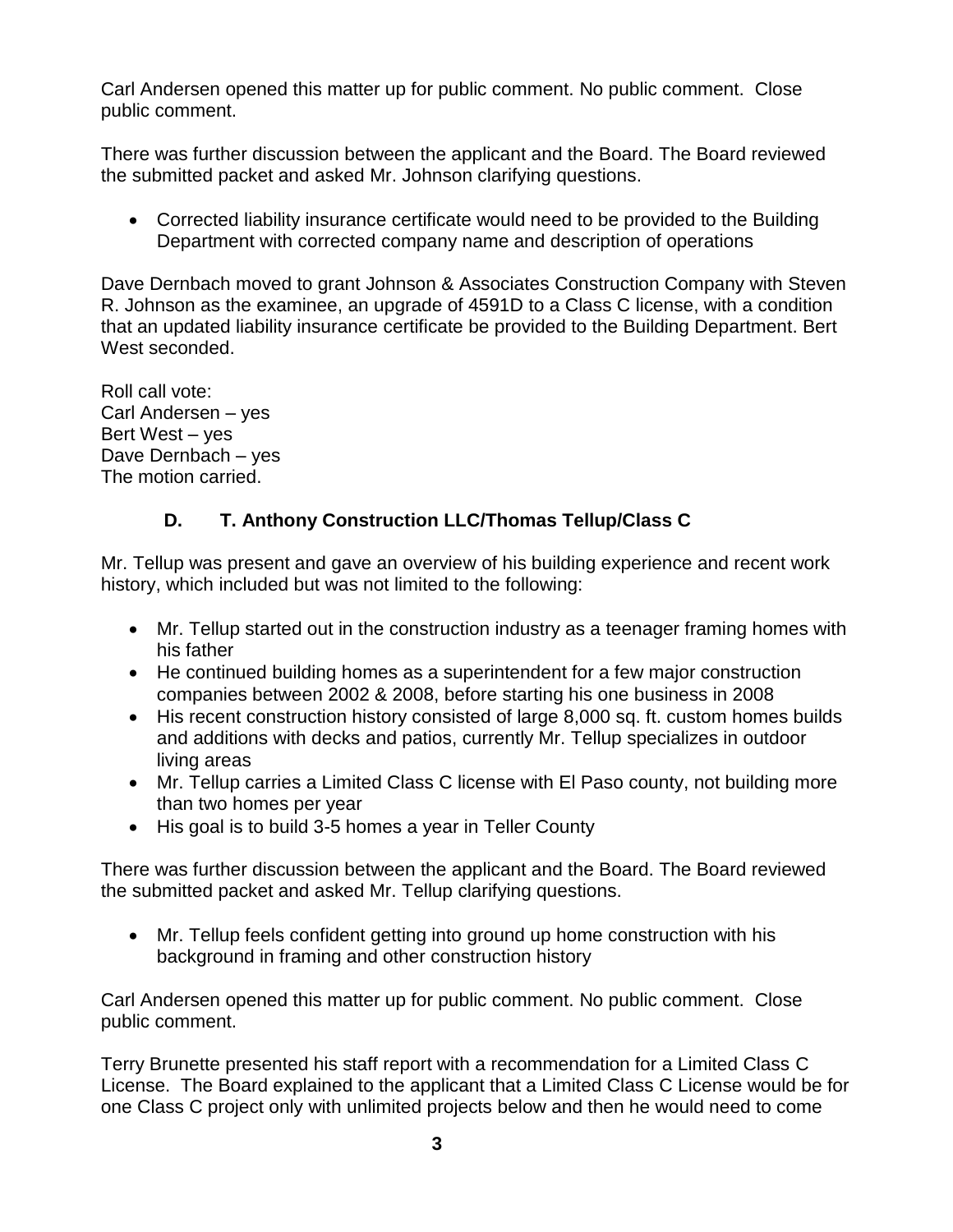back before the Board after the completion for a review of the project and consideration of a full Class C license. Mr. Tellup stated he would agree to a limited license.

Paul Hurcomb indicated that the corporate records were in order with the Secretary of State. However, the Workers' Compensation Coverage Rejection Form from the State needed correction. Mr. Tellup corrected the form.

Bert West moved to grant T. Anthony Construction LLC with Thomas Tellup as the examinee, a Limited Class C License for one Class C ground up residential project with no limits on projects below Class C and to appear before the Board of Review after the completion of that project to request an upgrade to a full Class C License. Dave Dernbach seconded.

Roll call vote: Carl Andersen – yes Bert West – yes Dave Dernbach – yes The motion carried.

# **E. james pifer construction/James Pifer/Class C**

Mr. Pifer was present and gave an overview of his building experience and recent work history, which included but was not limited to the following**:**

- Mr. Pifer joined construction industry over 43 years ago
- Mr. Pifer spent 30 years in North Carolina as a residential general contractor, a few years in Louisiana as a commercial general contractor, and 5 years overseas in Afghanistan working for the Department of Defense
- Mr. Pifer prefers to subcontract the work and has been doing so for the last 20 years
- He does not carry any contractor license in the State of Colorado

There was further discussion between the applicant and the Board. The Board reviewed the submitted packet and asked Mr. Pifer clarifying questions.

- Mr. Pifer has recently built a house in the city limits of Woodland Park as a homeowner general, however sold the house and the property towards the end of the build and acted as a general contractor.
- The Board members discussed Mr. Pifer's recent project permit history and explained that the Teller County Building Code prohibited homeowners from acting as general contractors.
- Mr. Pifer stated that he was not aware of the Code at the time and that it was not his intention to violate the Code. Currently he just wants to build a house for himself.

The Board asked the Building Official to contact the Regional Building Department for more information regarding this permit history and bring this item before them again at the next meeting